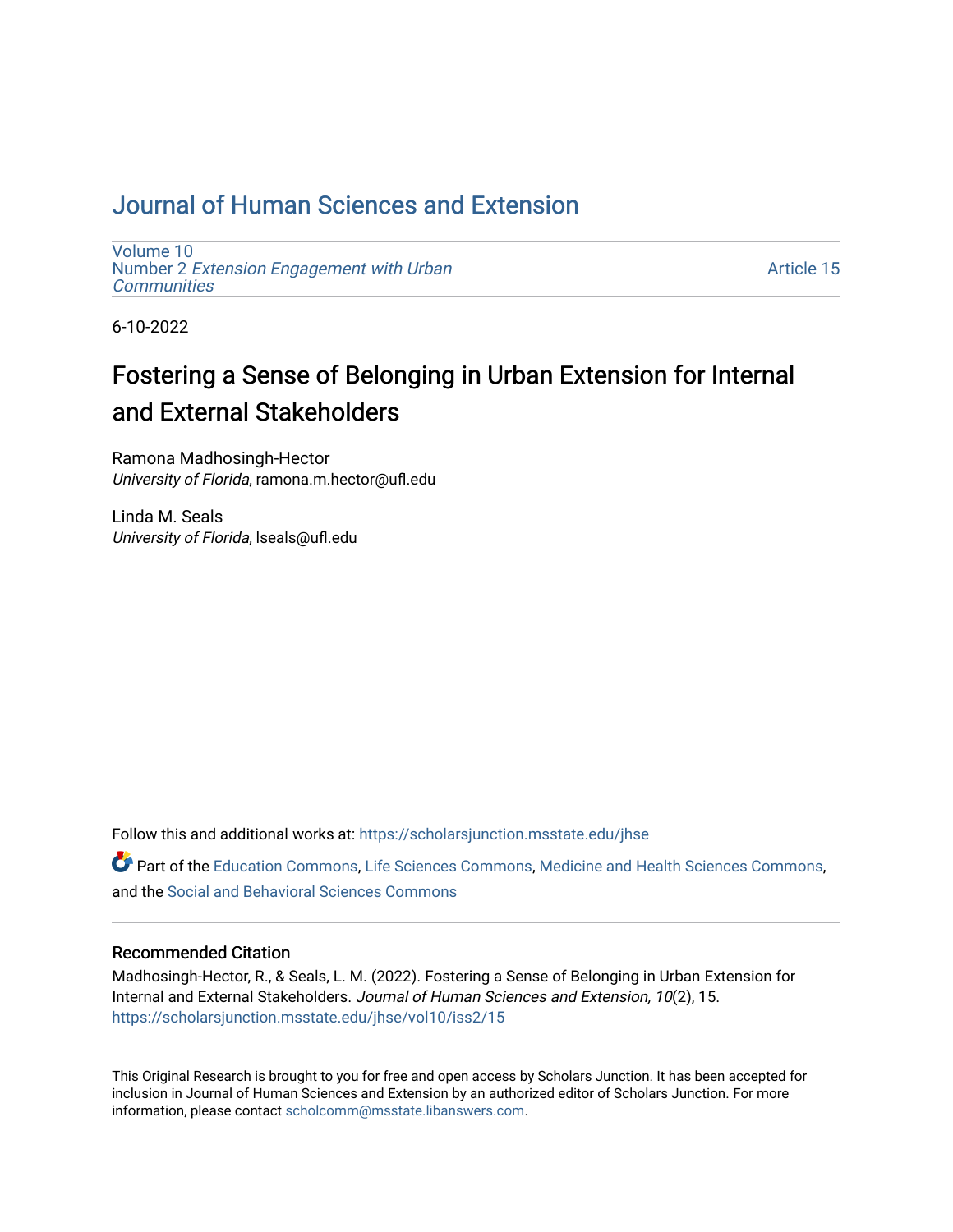# Fostering a Sense of Belonging in Urban Extension for Internal and External **Stakeholders**

## Acknowledgments

We are deeply grateful to the individuals who contributed their time and thoughts to this paper.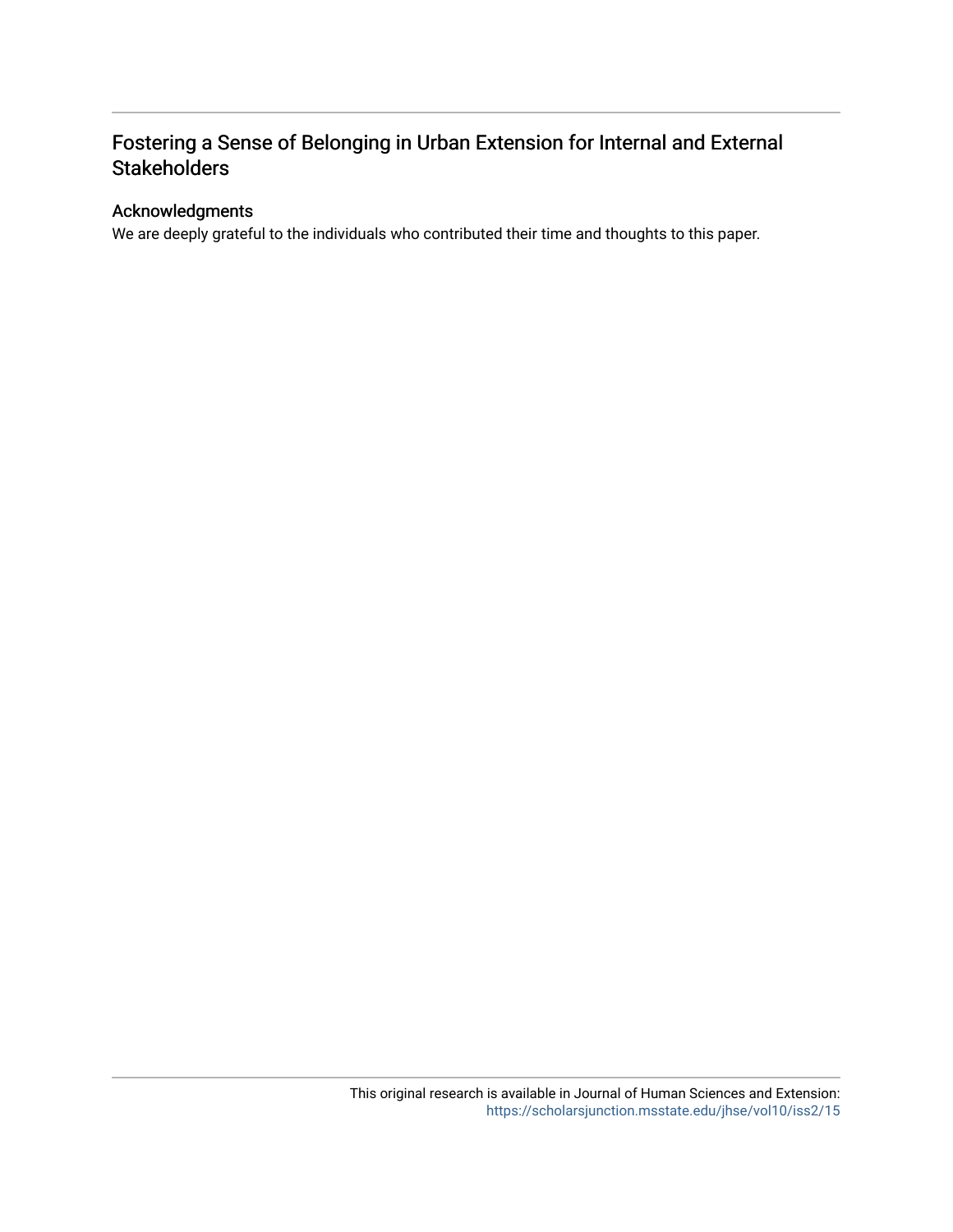# **Fostering a Sense of Belonging in Urban Extension for Internal and External Stakeholders**

**Ramona Madhosingh-Hector Linda M. Seals** *University of Florida*

*In urban areas, the communities are as diverse as the issues, and different educational and engagement strategies must be deployed to support urban Extension clientele. Urban communities must connect with and feel a sense of "belonging" with Extension–this connection can strengthen Extension's presence and value proposition to urban constituents. This study found that although Extension was engaged in efforts to support belonging, its efforts were hampered by a lack of collaboration and commitment to supporting a system-wide effort to change the culture. Intentionality, emotional intelligence, and dialogue were presented as strategies to foster a sense of belonging for Extension personnel and clientele. If the tools provided are used to implement strategies leading to belonging, Extension may evolve further as a high-performing, inclusive, accountable, and equitable workplace that is responsive, representative, and relevant to an urban clientele.*

*Keywords:* belonging, urban, Extension, stakeholders, relationships, diversity

Extension addresses public needs by providing non-formal education to multiple stakeholders and communities of all sizes. According to the National Institute of Food and Agriculture (U.S. Department of Agriculture, National Institute of Food and Agriculture, n.d.), Extension empowers stakeholders to meet challenges, including nutrition, food safety, disaster management, and stewardship of the environment. The National Urban Extension Leaders (NUEL, 2019) identifies urban Extension as a subject of great interest for Extension professionals given trends in population growth and evolution of diverse urban communities across the United States. NUEL's work is focused on the long-term value of Extension for urban constituents and increasing capacity within Extension to serve urban communities. Urban communities are diverse, and Whitehall et al. (2021) highlight that "many populations remain underserved, and the Extension system faces the challenge of being inclusive in our multicultural world" (p. 21). To address the increasing diversity of urban communities, it is "important that Extension educators receive training on intercultural knowledge and competence" (Whitehall et al., 2021, p. 21).

The sheer complexity of urban communities regarding geography, partners, service availability, and commute patterns presents barriers for societal integration that support strong relationships and identities. To adequately respond to issues facing urban constituents, Extension must look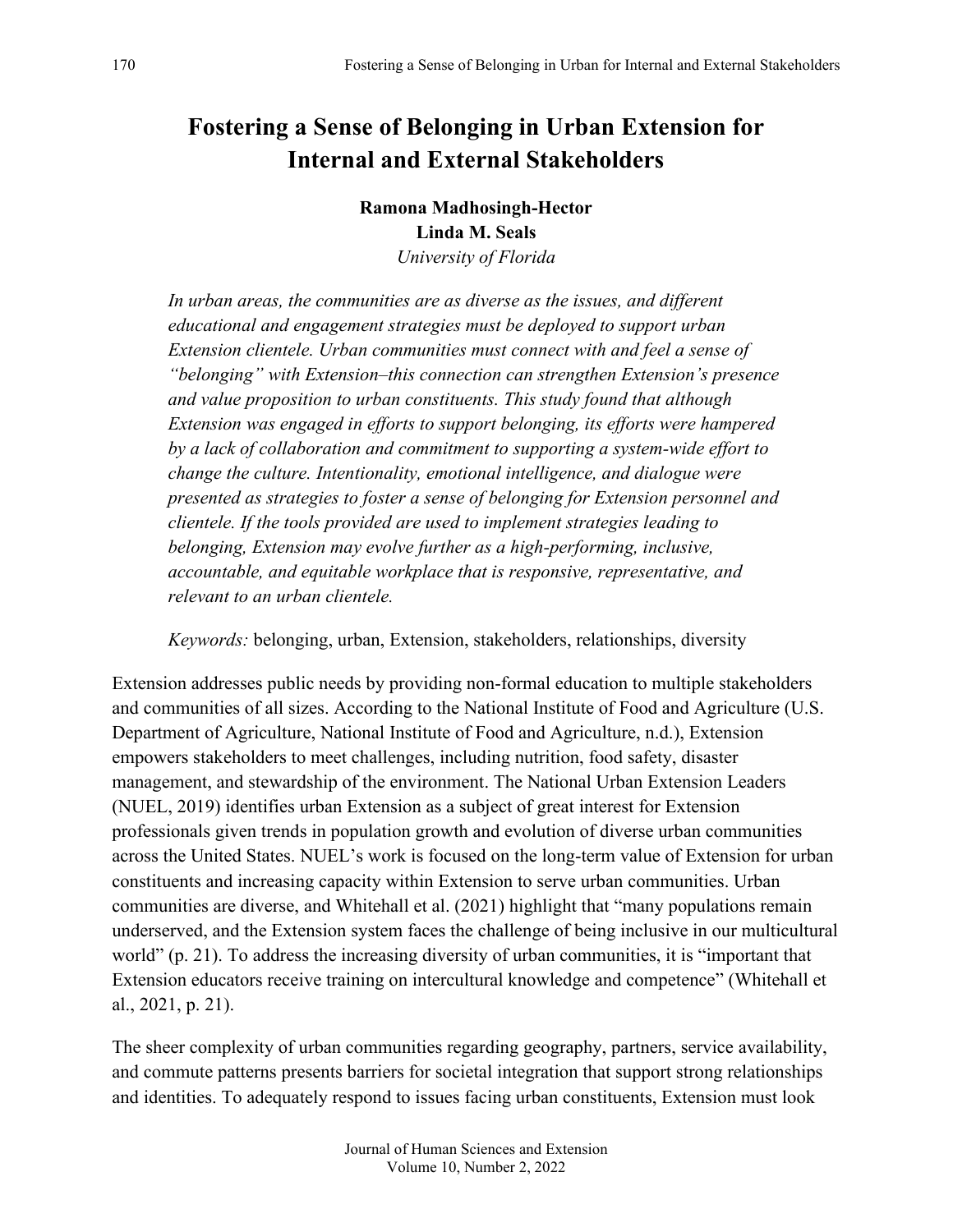inward on its systems and policies to ensure programs, partnerships, personnel, and delivery methods are relatable and accessible to its diverse clientele. Thus far, through its Extension Committee on Organization and Policy (ECOP), Extension has identified diversity, equity, and inclusion as a priority issue with a commitment to close the gap through new and existing programs and resources (Extension Foundation, 2022). Land-Grant Universities are committed to research, teaching, and outreach, and many are already promoting cultural awareness training for Extension professionals (Whitehall et al., 2021). Many universities, however, have not addressed belonging in the context of communities. Chazdon et al. (2021, p. 2) identify six dimensions of inclusion which include "leadership energy to promote inclusion," "resources to address inclusion," and "policies and practices that promote inclusion," which may be used to foster a sense of belonging.

#### **Theoretical Framework**

The complexity and diversity of urban communities make it difficult for individuals and families to "belong." Belonging involves an emotional attachment, and people belong to "collectivities and states, as well as on the social, economic, and political effects of moments when such belongings are displaced as a result of industrialization and/or migration" (Yuval-Davis, 2006, p. 198) as would be applicable with refugees or disaster displaced individuals. Yuval-Davis (2006) and Chin (2019) argue that belonging is connected to social and political theory, and Chin (2019) connects belonging to the concept of social cohesion. Walton and Cohen (2007) echo Baumeister and Leary (1995) that belonging has a social component and "social connectedness predicts favorable outcomes" (p. 82), which aligns with Chin's (2019) concept of social cohesion. Malone et al. (2012, p. 311) claim that it is "evolutionary" to belong, an important part of "human existence and culture," and "personality traits" influence individuals to seek "acceptance and avoid rejection." Chin (2019, p. 716) claims that "belonging surrounds the ideal model of political membership; how political community should be constructed in light of contemporary diversity, the stress that diversity places on citizenship and the forms of rights and accommodation sought. In critical social theory, belonging concerns how the political community is constructed and lived; how power, agency, and "the politics of belonging" affect group belonging, inclusion, and exclusion." Baumeister and Leary (1995) cite the fundamental nature of belonging as reflected in Maslow's (1968) hierarchy which places "belonging and love needs" on the third tier, above physiological and safety needs.

It is possible for people to "belong" with varying levels of attachment in "concrete or abstract" terms based on three analytical levels related to "social locations," "individuals' identifications," and "ethical and political value systems" (Yuval-Davis, 2006, p. 199). These analytical levels are interrelated, reinforcing the notion that belonging is a "dynamic process," and social and economic locations vary based on age group, profession, or kinship. Belonging can also be aligned with positions of power, especially in the context of socioeconomic locations, which might be heavily influenced by historical context, and Yuval-Davis (2006) highlights that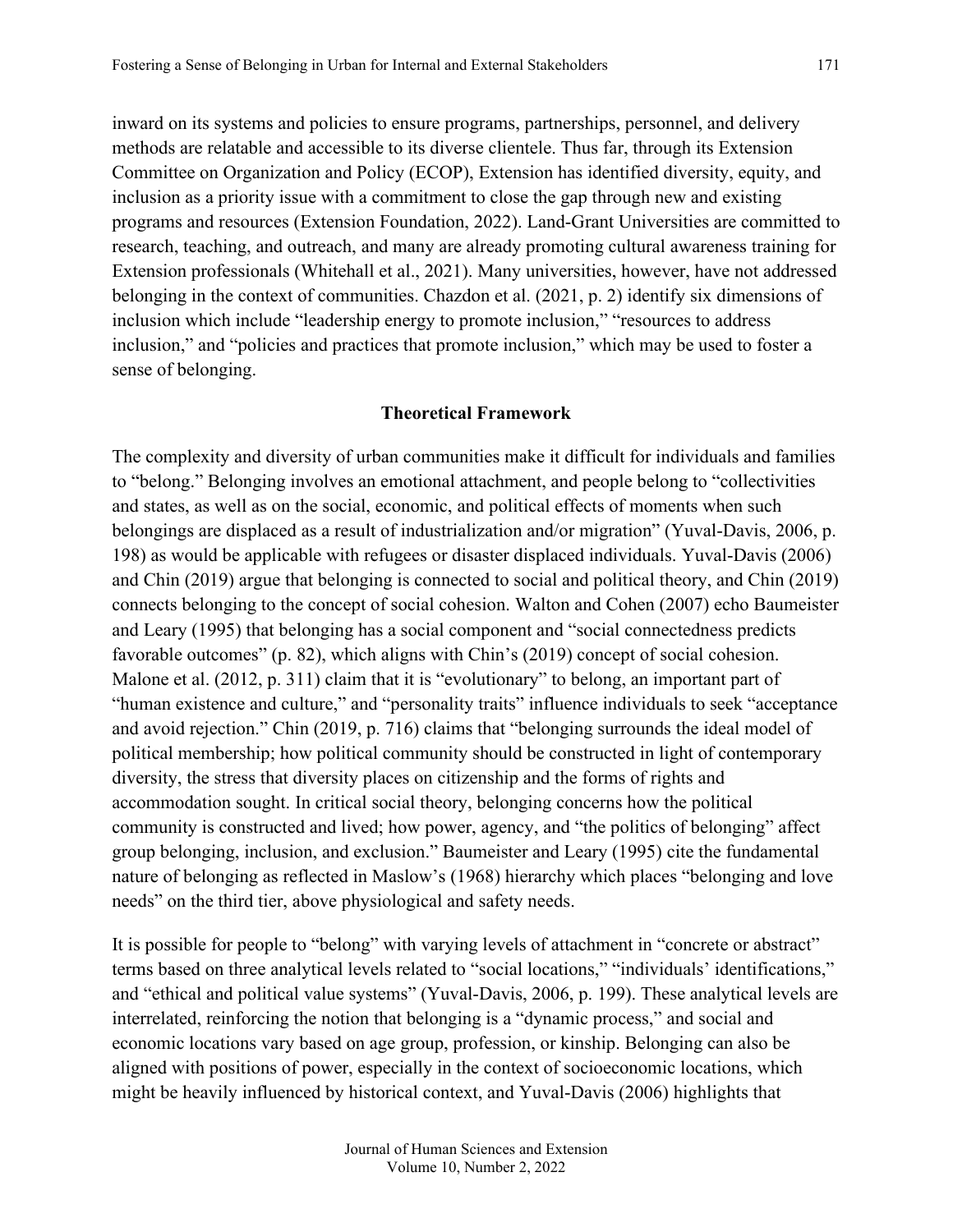intersectionality is important when reviewing social divisions given that individual identities are complex. The experience of a Caucasian woman under 25 years of age living in the city or countryside would be different from that of a woman of color. Experience would also vary based on socioeconomic status (middle or low income), sexuality, and ability. In short, the ability to review the contexts of belonging is based on an individuals' familiarity, a process Yuval-Davis (2006) likens to a rainbow wherein the "colors we distinguish depends on our specific social and linguistic milieu" (p. 201).

A further examination of the concept of belonging and its connections to social cohesion, Chin (2019) reports on "groupness," which goes beyond a collection of individuals. It examines "why and how we belong to any group," which in turn is connected to "inclusion and relations," which leads to belonging and can be "described in terms of safety and familiarity" (p. 717). Yuval-Davis (2006, p. 204) raises the issue of "boundary maintenance," an imaginary line that reflects the "us" versus "them" approach in the "politics of belonging," which aligns with Chin's (2019) idea of membership or "groupness." Belonging is also a value judgment that is aligned with individual and collective identities, which are influenced by social locations and politics of belonging. Yuval-Davis (2006, p. 205) discusses that belonging is comprised of roles and narratives relative to social locations and identity and contends that belonging has a "participatory dimension of citizenship as well as in relation to issues of status and entitlements such membership entails." Some researchers have identified "cultural citizenship" and connected it with community activism as an important "signifier" of belonging (Rosaldo, 1997, as cited in Yuval-Davis, 2006). The emphasis here is on recognizing differences among citizens rather than ignoring them and identifying ways to support the different social needs of citizens. Belonging, therefore, is "both a status, something held, and a practice, the ability to navigate symbols, ideas, and institutions of a group (Ignatieff, 1993, as cited in Chin, 2019).

The "politics of belonging" can also extend to the "requisites of belonging," which would include social locations, identities, ethical, and political values. Yuval-Davis (2006) argues that race, national origin, and place of birth are boundaries that are not permeable, and it is easier to use a "common set of values, such as 'democracy' … as the signifiers of belonging" since it offers "permeable boundaries" (p. 209). Extending the concept of "politics of belonging," Randel et al. (2018) highlight that "inclusion" is a strategy in the workplace to ensure diverse members of a "work group or organization" feel a sense of "belonging" given "uniqueness of needs" and are motivated to "reach their full potential" (p. 191). These researchers (Randel et al., 2018) couple the concept of individuality (uniqueness) with belonging and determine that inclusive leadership will emphasize "groupness" (Chin, 2019) while promoting "effective functioning of diverse work groups" and "contributing to group processes and outcomes" (p. 191). Chin (2019) suggests that belonging must be associated with recognition. Individuals in the group recognize you, and you identify as belonging to that group; it is coupled with "identity." Belonging can also have directionality and depth, and Chin (2019) describes it as "extent and strength" (p. 717);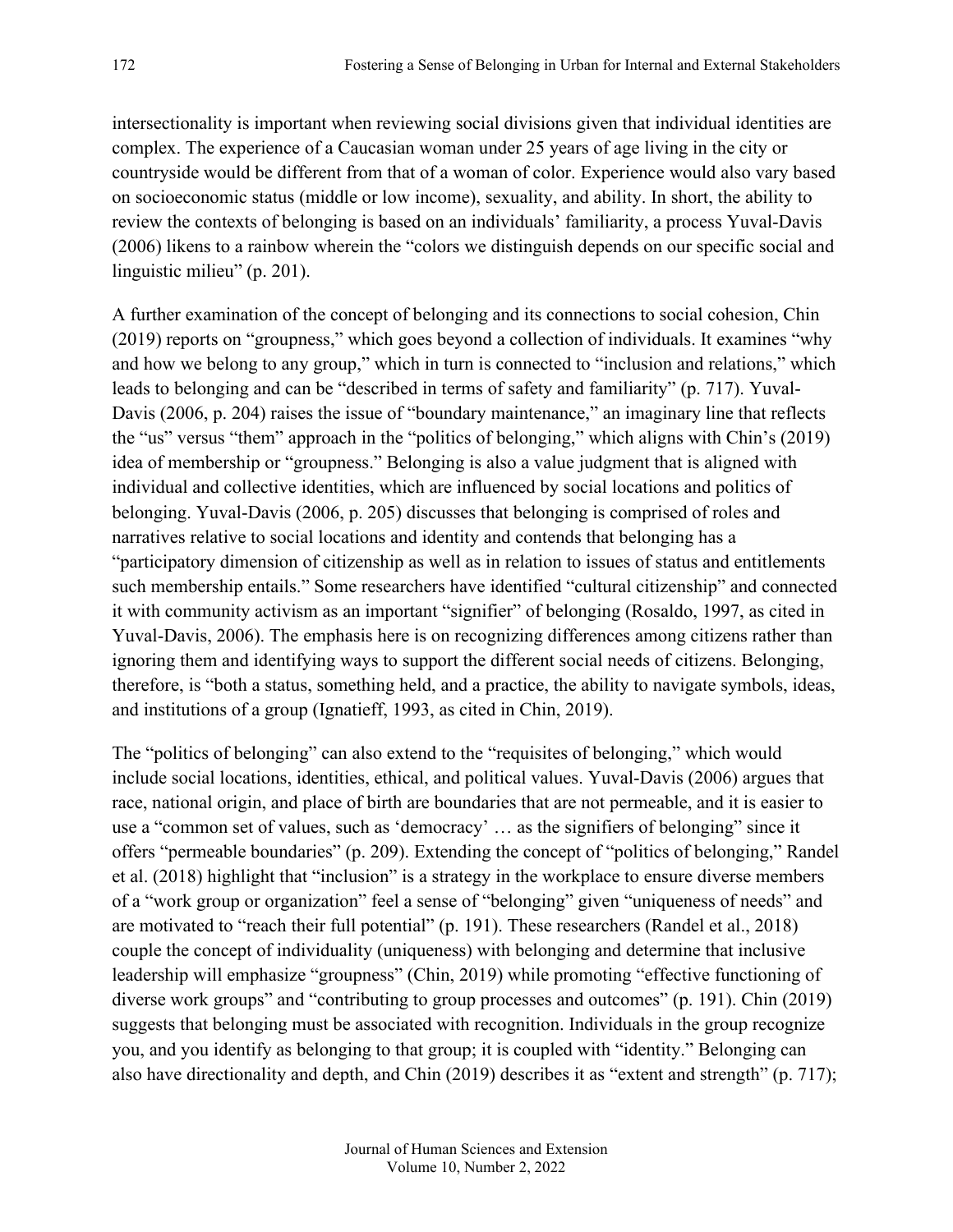for some individuals belonging is "central to identity," and the type of group (community, global society, workgroup) may influence belonging and member roles in that group.

In some studies, measures of belonging include items where individuals "report a sense of belonging" and others claim a sense of belonging "because they do not feel excluded" (Malone et al., 2012). Walton and Cohen (2007, p. 82) suggest that in academic and professional settings, "socially stigmatized groups" are "more sensitive to issues of social belonging," a concept termed "belonging uncertainty," which can impact the "intellectual achievement" of excluded minority groups. "Belonging uncertainty" may also be reinforced by lack of representation within the workforce, promoting the hypothesis that "people like me do not belong here" (Walton & Cohen, 2007, p. 83). Shore et al. (2011, p. 1264) suggest a "tension between belongingness and uniqueness" and identify that some demographic groups (women, minorities) have limited opportunities to belong given their uniqueness. This uniqueness, in turn, limits their promotion potential within the organization. Diversity scholars advocate for a work environment in which "diversity is pervasive and part of an overall perspective and strategy inclusive of all employee differences" (Chrobot-Mason & Thomas, 2002, p. 324, as cited in Shore et al., 2011).

Organizations and individuals must demonstrate a readiness to engage with the subject of diversity, equity, inclusion, access (DEIA), and many researchers (Chung, 2013; Chung et al., 2017; Moncloa et al., 2019; Whitehall et al., 2021) have connected diversity readiness with diversity effectiveness and training outcomes. Chung (2013) has underscored that diversity trainings assume that "trainees attend … under similar conditions" but "if trainees believe that a diversity training program will not be useful, they are not motivated to learn, and/or are illprepared, the success of the program is likely to be reduced" (p. 77). The effectiveness of diversity training depends on "trainees' attitudes and reactions," which Chung (2013, p. 77) frames as "motivational, behavioral, and cognitive" readiness. Readiness at the organizational level must also assess and reflect "demographic dissimilarity and diversity climate" with the knowledge that "training alone cannot improve diversity climate" (Chung, 2013, p. 82). Although Chung (2013) supports voluntary engagement with DEIA training as it reduces resistance and improves readiness, organizations often proceed with this work on a system-wide level. Without strong organizational support, employees are unlikely to undertake DEIA training and dedicate the time to improving knowledge and skillset. Chung et al. (2017) highlight the "cynicism" that exists toward diversity training programs which could be "rooted in employees' low pretraining interests in diversity training" (Kulik et al., 2007, as cited in Chung et al., 2017). Research on training readiness addresses motivations to "learn … intention to use, and perceived utility," which can be used to "improve diversity training outcomes and strengthen the connection between workplace diversity and improved company products and services" (Chung et al., 2017, p. 26). Moncloa et al. (2019) advocate for recruiting individuals with high levels of intercultural competence given the intensive organizational effort needed to undertake successful DEIA efforts, while Whitehall et al. (2021) confirm that while training efforts improve knowledge and skills, "professional behaviors" are not impacted (p. 31).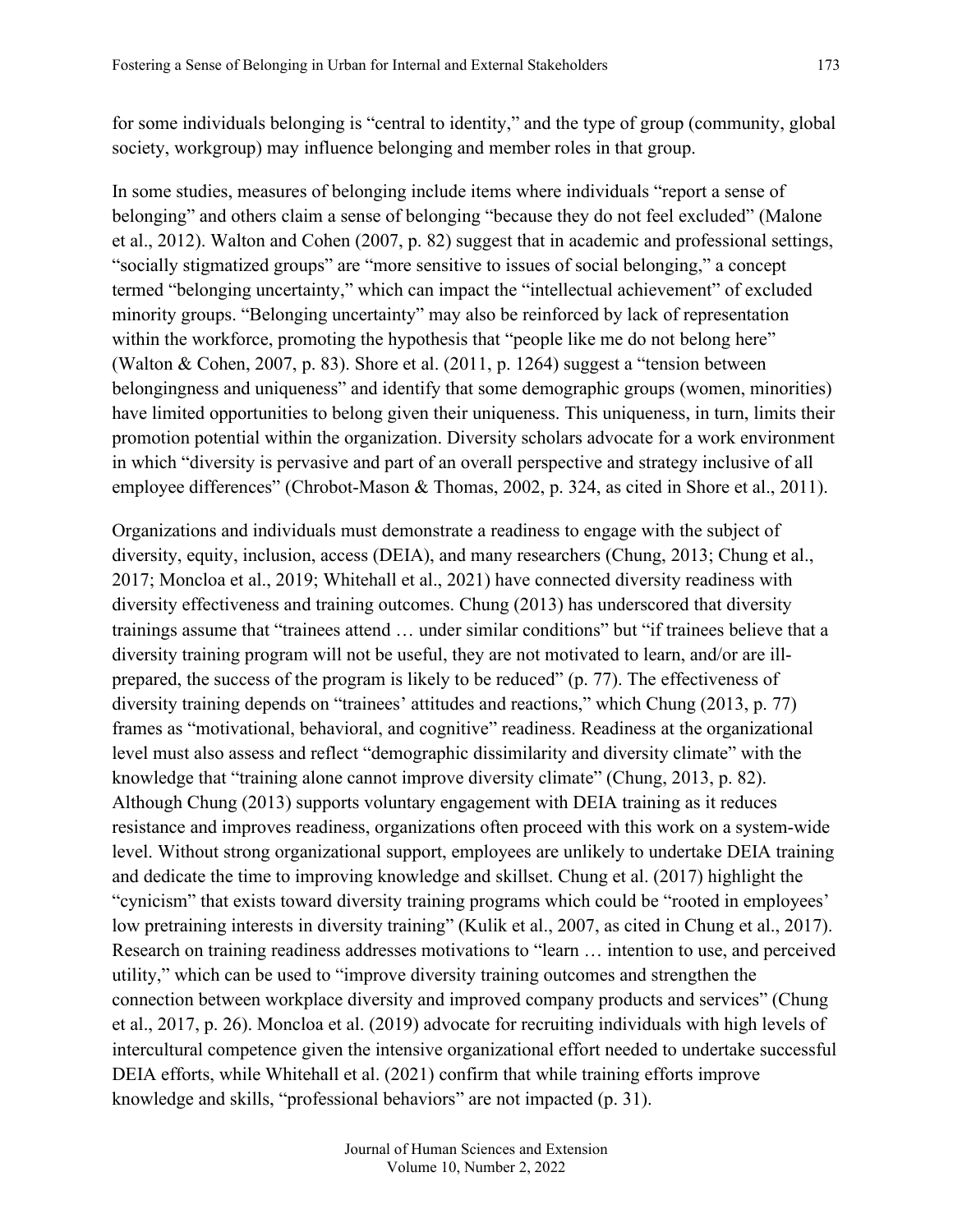## **Data Collection and Methodology**

We used purposive sampling to identify urban Extension professionals who were working on issues of DEIA and belonging and relied on groups such as the Epsilon Sigma Phi Urban and Culturally Diverse Affinity Group, Coming Together for Racial Understanding (CTRU, 2020), and the NUEL Professional Development Action Team. Maxwell (1997) defines purposive sampling as a type of sampling in which ''particular settings, persons, or events are deliberately selected for the important information they can provide that cannot be gotten as well from other choices'' (p. 87). Selection criteria focused on participants who were active members of groups engaged in activities pertaining to the topic with an eye toward gathering geographically diverse individuals. This approach also mirrored elements of phenomenological research as outlined by Moustakas (1994), wherein the research question explored "grows out of an intense interest in a particular problem or topic" and "personal history brings the core of the problem into focus" (p. 104).

A total of 10 individuals were identified, and eight participated in informal, structured interviews with equal representation (50% male, 50% female). Participants were aware their contributions would be reported in the aggregate without any personal identifiers. The states of New York, Oregon, Oklahoma, Idaho, Indiana, Illinois, and Missouri were represented with one participant from a Historically Black College and University. Of the participants, 75% lived in and/or worked with urban Extension clientele in their home state and had professional alignments with Extension groups focused on urban activities.

Interviews were conducted via Zoom, with each interview lasting no longer than 30 minutes. The interview notes were transcribed while reviewing the audio recording and data captured in an Excel spreadsheet organized by question. The Excel spreadsheet utilized participant codes and tracked the location of participants by state without any additional identifiers. In one instance, the participant responded via email, and that information was also captured in the Excel spreadsheet. Three questions were used to capture participants' level of awareness with current activities relating to DEIA on a personal or institutional level, future activities proposed for DEIA, and strategies that could be employed to foster a sense of belonging for Extension. Data analysis was facilitated through multiple steps, including data familiarization, data categorization for themes, and identification of themes and quotes that best represented the overall findings.

## **Findings**

The study's findings will be highlighted in two ways. First, participant responses will be grouped into three overarching categories of information: (a) current activities that foster DEIA, (b) challenges that limit activities to foster DEIA, and (c) opportunities to align DEIA within Extension. Second, the authors will present common characteristics identified by participants that could contribute to and improve Extension's ability to foster a sense of belonging and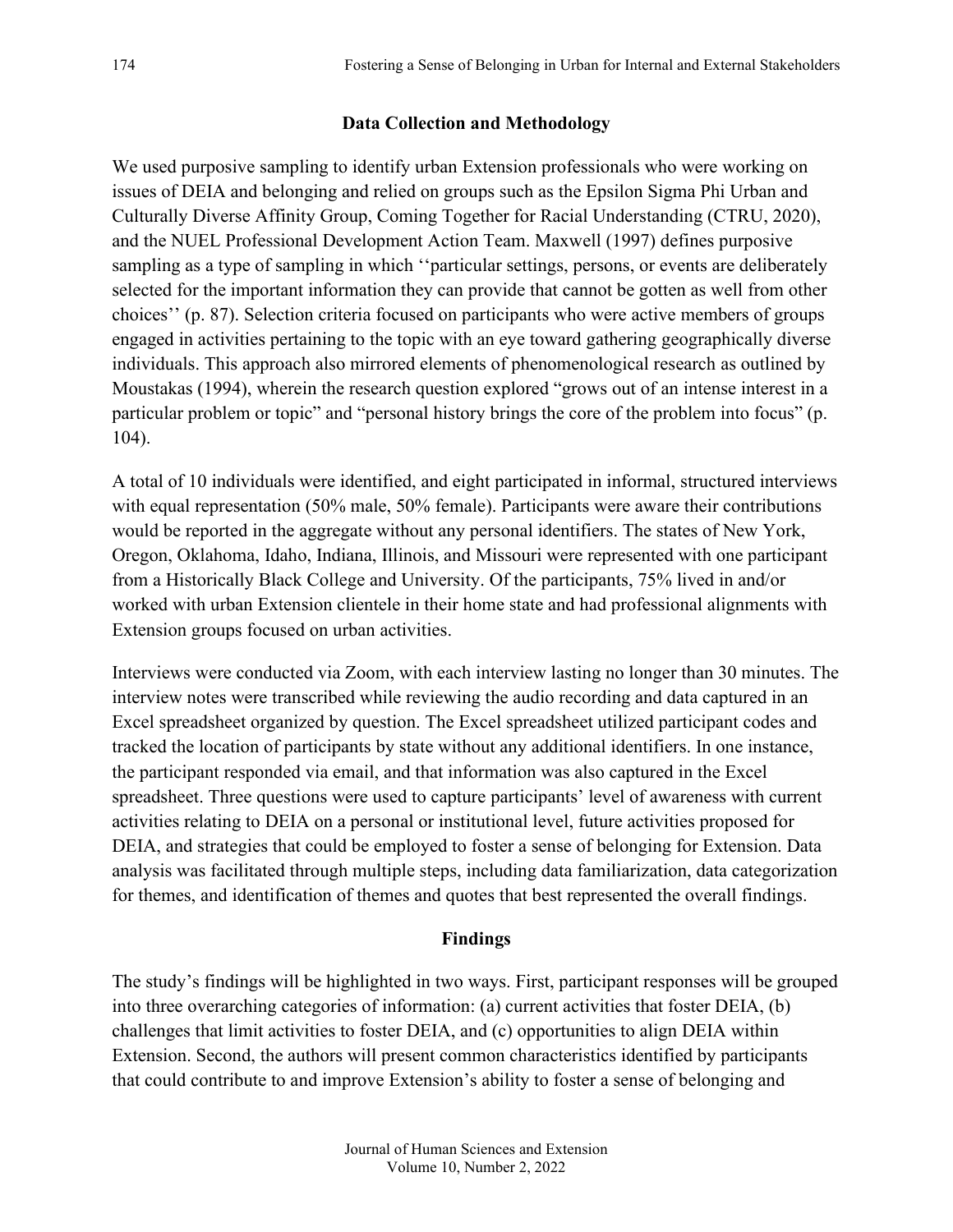combine that with strategies, tools, and outcomes that would support a change in culture and lead to a greater sense of belonging.

## **Current Activities**

Study participants highlighted positive efforts to address organizational culture and improve DEIA. These included the following positive efforts.

## *Existing Programs*

DEIA work has gained national visibility in recent years given high-profile events highlighted in the media, leading to a renewed interest in social justice and equity work. Extension already had existing programs to support and encourage cultural awareness. Programs such as Coming Together for Racial Understanding, Juntos, and Navigating Differences were already underway to engage Extension personnel and support Extension clientele. Research shows that belonging in youth increases when they experience positive social interactions, so developing programs that focus on social interactions could help 4-H participants feel like they belong (Crouch et al., 2014).

## *DEIA Committees*

All respondents indicated their respective universities had established a working group to address DEIA issues, including formal committees, task forces, ad-hoc groups, and work teams. The activities of these committees and teams varied from issue identification to professional development activities to strategic plan preparation. In general, these committees had the charge of coordinating and/or managing DEIA efforts organizationally at all scales (university, Extension, regionally, or locally).

## *Professional Development*

All universities included in the study sample had offered or were offering trainings, workshops, and webinars for Extension faculty and staff. Participants reported that webinars or workshops were offered to staff and volunteers. Some were modified from large-scale trainings such as CTRU. In some instances, tools such as the Intercultural Development Inventory (IDI; Hammer et al., 2003) were utilized. New efforts such as learning circles, Race Matters webinars, and train-the-trainer for racial understanding were offered to encourage dialogue in other situations. Unique programs included photography and technology to support learning about social justice and equity and, in one instance, a new on-campus center to foster continued engagement on DEIA.

Coupled with increased professional development opportunities, 25% of respondents shared that professional development evaluations would now include DEIA metrics to help individuals engage more fully with the concept, support accountability, and lead to a system-wide change.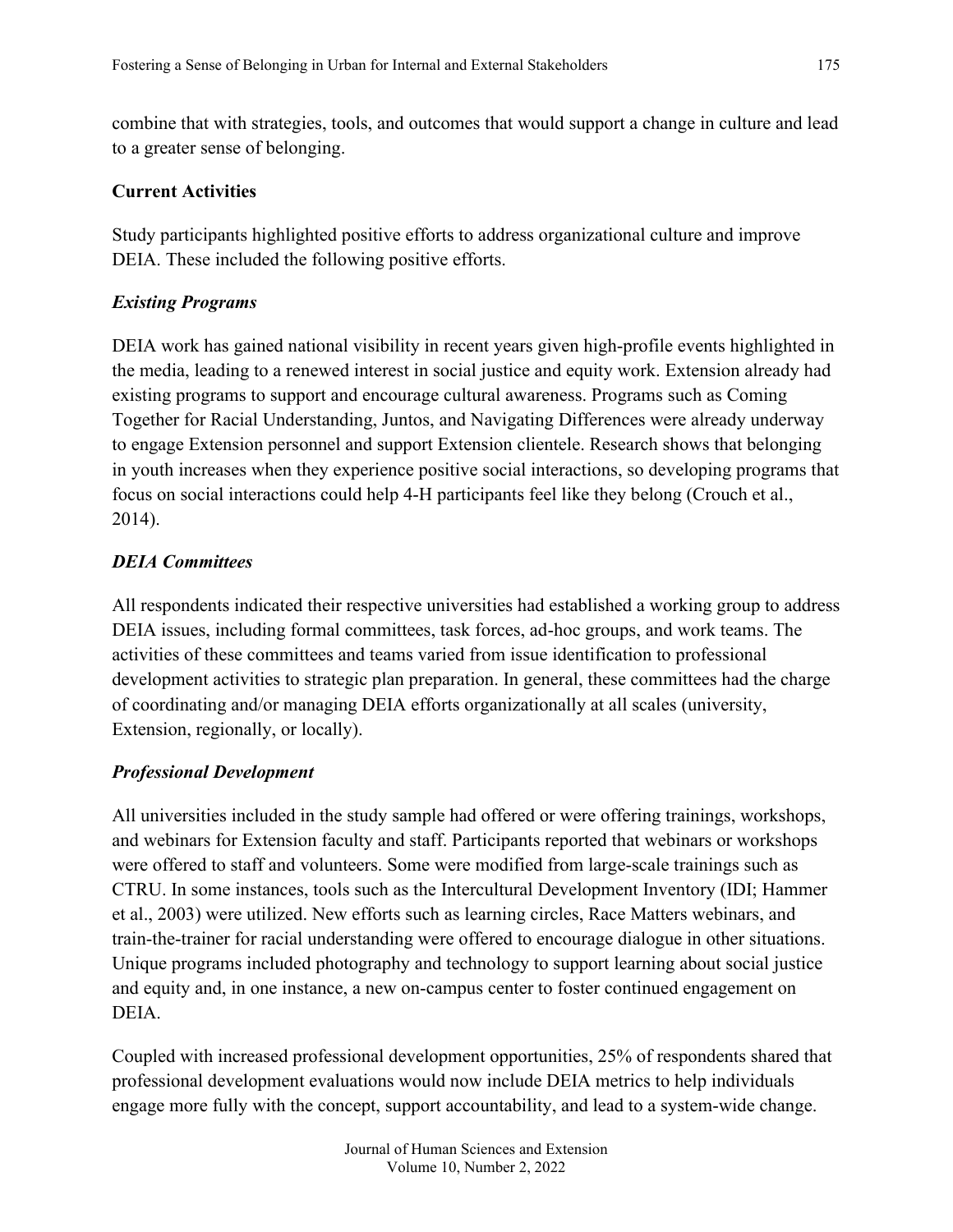Additionally, position descriptions would be reviewed to remove potential entry barriers and shared on diverse hiring platforms to increase visibility and promote diversity in the Extension workforce.

## *Motivation*

Before participants are ready to engage, they must have a desire to learn and intend to use the knowledge and skills learned. Also, participants who already possess some knowledge, skills, and abilities will be more ready to engage in DEIA training (Chung, 2013). Across universities and Extension clientele groups, there is increased visibility and motivation for DEIA work to be meaningfully undertaken. Participants said that groups such as Master Gardener Volunteers, 4-H volunteers, 4-H staff, and Master Food Safety Advisors are encouraged and supported in the process of improving DEIA knowledge. There is a willingness to engage that is palpable, and although every stakeholder might not be "ready," continuing to provide opportunities to learn and dialogue supports engagement and action on the issue.

## **Challenges**

All the study participants, regardless of geographic location and position within the Extension system, indicated there were challenges with aspiring toward and fostering a sense of belonging. A total of five major challenges were identified by participants.

## *Lack of System-Wide Effort*

Except for one participant, many of the Land-Grant Universities represented in this study did not have an Extension-wide or university-wide effort to support DEIA activities. In many instances, only parts of the organization were addressing DEIA issues. Additionally, in instances where DEIA efforts were initiated, the level of engagement focused on issue identification versus strategies and implementable actions.

## *Lack of Time*

In cases where Extension systems were actively engaged in DEIA activities, instructors and/or participants lacked time to fully "do, reflect, and apply" information from DEIA sessions. Lack of time contributed to further disengagement with the topic as trainings were not tailored for attendees' knowledge and skill level and did not demonstrate connections with programs and Extension clientele.

## *Lack of Commitment*

Many interviewees noted genuine disengagement on an individual level with DEIA, which, when coupled with organizational lack of commitment, limited the extent of DEIA activities. Workshops and trainings were sporadic and lacked continuity to support sustained DEIA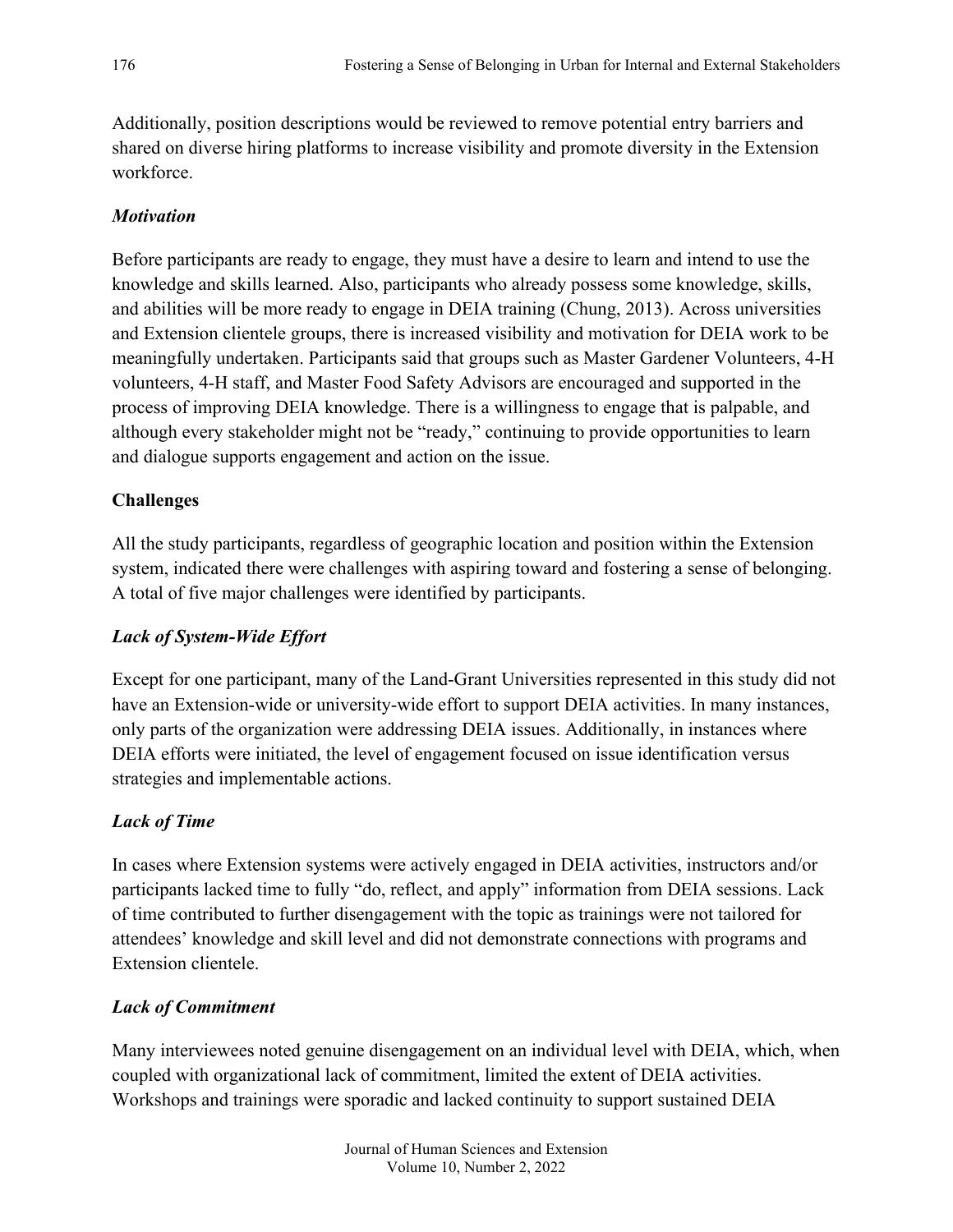engagement. At the organizational level, DEIA is viewed as "voluntary" versus "mandatory," which further de-emphasizes the value of the topic. Often DEIA trainings that employees or volunteers are "strongly encouraged" to attend lack time for personal reflection that fully engages participants, which fails to overcome some participants' strongly held biases.

## *Lack of Collaboration*

In instances where DEIA work was ongoing, there was limited collaboration with other oncampus units and offices. Many on-campus university departments did not want to partner with Extension, or Extension was excluded from planning and engagement efforts to further DEIA work. In some situations, DEIA efforts were only approved from on-campus offices, and Extension efforts were considered less meaningful.

## *Lack of Designated Position*

Across all interviewees, it was clear that many of the challenges could be addressed if there was a designated Extension position or office directing DEIA activities. In cases where there was a college or university designated position, the collaborative element was lacking. This showed there was an opportunity for university administrators to demonstrate a strong commitment by reframing the narrative for DEIA work that would lead to belonging.

## **Opportunities**

Study participants also provided information on how Extension could respond to and take advantage of opportunities to promote and align DEIA. These opportunities could lead to individual and organizational belonging.

## *Hold Administration Accountable*

Participants underscored the need to work with administrators while also engaging in actions that would hold administrators accountable for supporting DEIA activities that lead to belonging.

## *Reassure Extension Stakeholders and Clientele*

Participants shared that the importance of DEIA work must be communicated to Extension stakeholders and clientele. Extension has a responsibility to engage in this work, to reflect the diversity of communities, and to avoid penalties or repercussions for DEIA work in the areas of stakeholder support or funding.

## *Fully Engage with Community Partners*

Extension has many program partners, and the potential to gain new partners with a renewed emphasis on diversity could be beneficial and rewarding. Supporting and working with existing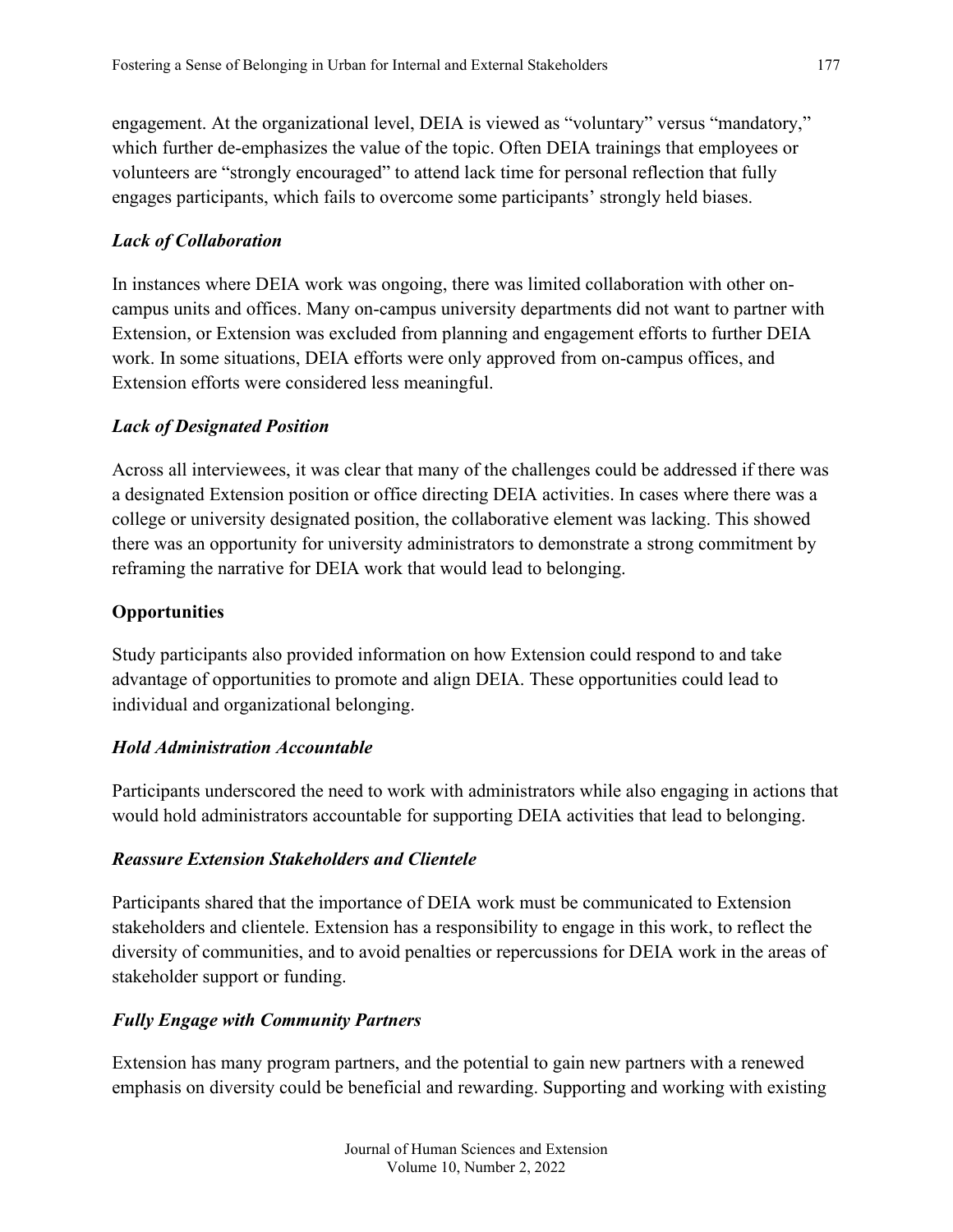and new partners increases the stakeholder base and builds new community support for Extension.

## *Energize DEIA Commitment*

Extension personnel are more likely to be committed to DEIA work if they "see" their institutions are committed to the work. Institutions can demonstrate a strong commitment to DEIA by clearly communicating their expectations and allocating time and resources to do the work necessary to foster a sense of belonging.

Finally, we present a set of common values that participants indicated were fundamental to creating and sustaining a culture of DEIA that leads to belonging. These include trust, transparency, intentionality, reliability, inclusivity, representational, conversational, empathic, integrative, and collaborative. These values will be explored in the discussion.

## **Discussion**

Increased population growth in urban areas presents challenges and opportunities for Extension. As urban populations become more diverse, Extension professionals need to learn new skills and improve current skills to deliver impactful educational programs to diverse audiences (NUEL, 2019; Whitehall et al., 2021). Before they can effectively work with diverse audiences, Extension professionals must increase their personal cultural competency. Institutionally, barriers to creating a diverse, equitable, inclusive, and accessible environment for staff, faculty, volunteers, clientele, stakeholders, and partners should be addressed.

Across the board, interviewees agreed that there are many challenges facing Extension when investing in diversity, equity, inclusion, and accessibility, which ultimately leads to a sense of belonging. Many universities have implemented DEIA programs, but implementation is often slow, and there are few metrics in place to assess the success of these programs. Extension is often excluded from institution-wide efforts to address DEIA, and those efforts often focus on identifying programs instead of developing strategies for action. As Randel et al. (2018) noted, contributing to group processes and outcomes leads to belonging, so excluding others in the development of DEIA programs is a barrier to belonging. In some cases, professional development programs were created using a top-down method which further alienated Extension professionals and devalued the importance of the work. DEIA initiatives are often an add-on task for Extension professionals, so there is little time to engage and reflect on growth and learning. Extension administration may not be fully committed to DEIA initiatives, and that lack of commitment trickles down to staff and leads to a lack of commitment institutionally. To enhance belonging, administrators should demonstrate inclusivity through a unified commitment to DEIA (Randel et al., 2018). Professional development is often looked upon as voluntary, which further diminishes the value and need for the work. All interviewees stated that an Extension position solely dedicated to DEIA would help address many of these challenges.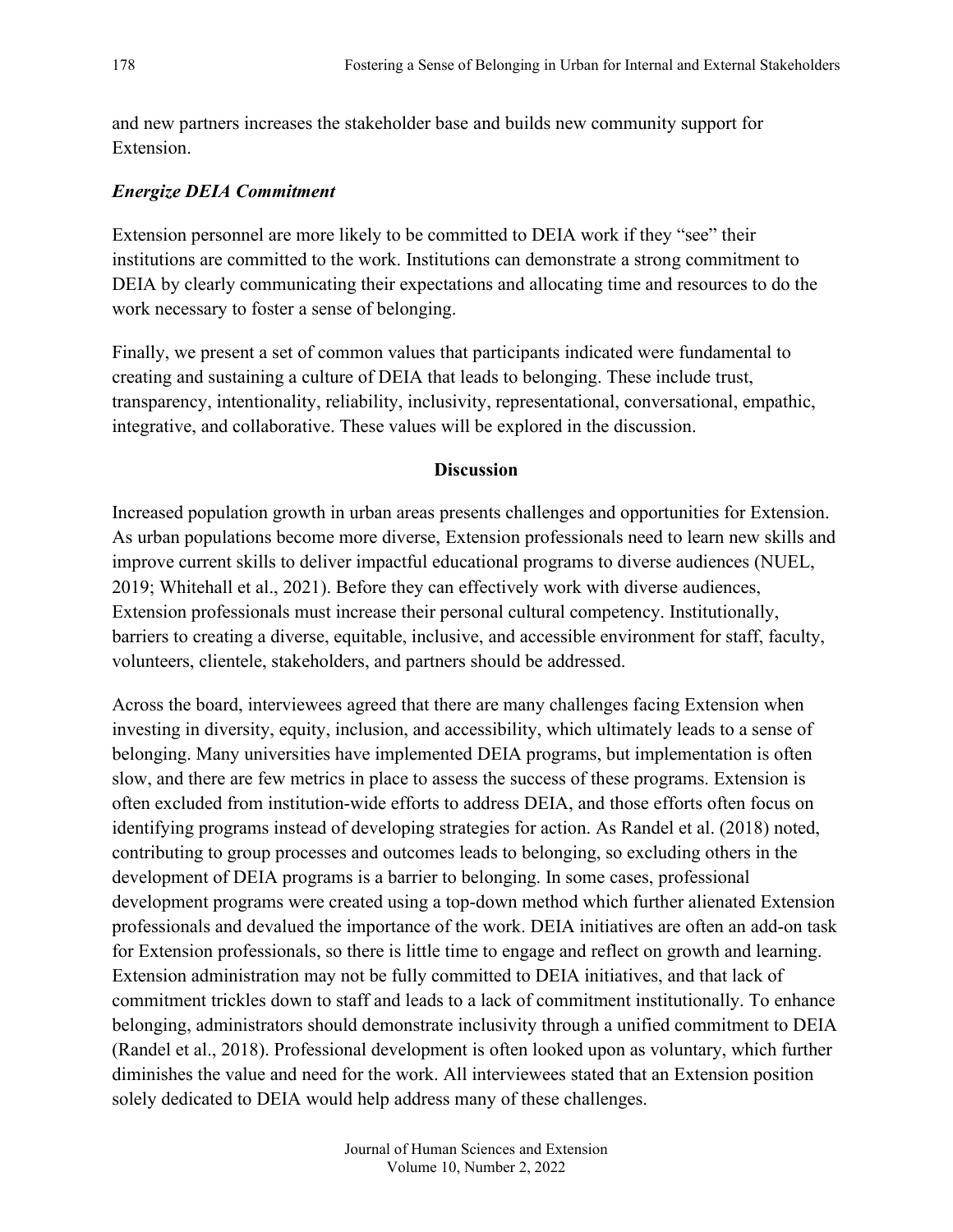While there are many challenges to effectively address diversity, equity, inclusion, and accessibility in Extension, interviewees shared many successes. Existing programs such as Navigating Difference, Juntos, and Coming Together for Racial Understanding are making a difference. According to Whitehall et al. (2021, p. 31), "participants in Navigating Difference not only show increases in awareness, knowledge, and skills but also achieve changes in professional behaviors." Many institutions have implemented DEIA committees and workgroups to address institutional challenges and barriers. Some metrics such as the Intercultural Development Inventory, which measures cultural competency, are being utilized more broadly by Extension in many states (Moncloa et al., 2019), but more metrics need to be developed to assess the effectiveness of training and professional development. Most institutions have evaluated their position descriptions and hiring practices to attract and hire diverse applicants. More than ever before, Extension professionals are motivated to address DEIA issues in their institutions, educational programs, and communities.

With challenges come opportunities, and Extension has many opportunities to help staff, volunteers, clientele, stakeholders, and partners feel like they belong. Interviewees underscored the importance of holding administrators accountable for addressing DEIA. Administrators can help by delivering consistent messages emphasizing the importance of this work, setting expectations for Extension professionals to engage in personal and professional growth, and providing funding for DEIA trainings and positions. Administrators are needed to help communicate to stakeholders and clientele that our institutions are dedicated to increasing diversity, equity, inclusion, and accessibility and stand firm if there is pushback from those groups. Extension can expand its stakeholder base in urban areas by increasing its capacity to partner with diverse organizations. If Extension professionals can recognize a strong commitment to DEIA by their institution, they too will be committed to addressing these issues. A commitment to inclusive leadership (Shore et al., 2011; Walton & Cohen, 2007) will support DEIA in Extension and ensures that team members are heard, respected, valued, retained, and feel a sense of belonging to the organization.

Figure 1 illustrates the process of moving from values to belonging. The outermost circle lists the values expressed by the interviewees as integral to Extension's DEIA work. Extension is poised to build capacity and create an environment of belonging by holding to these values. The next circle identifies the strategies Extension can use to achieve belonging: dialogue, intentionality, professional development, emotional intelligence, and relationship building. Relationship building is a strategy that will help Extension professionals build trust within the organization and with those we serve. Extension has many tools at its disposal to support DEIA work, and more effective use of these tools could yield organizational dividends with DEIA impacts. Navigating Difference, Coming Together for Racial Understanding, and the Intercultural Development Inventory are formal programs that educate participants; self-directed learning through webinars or book clubs can also lead to personal growth.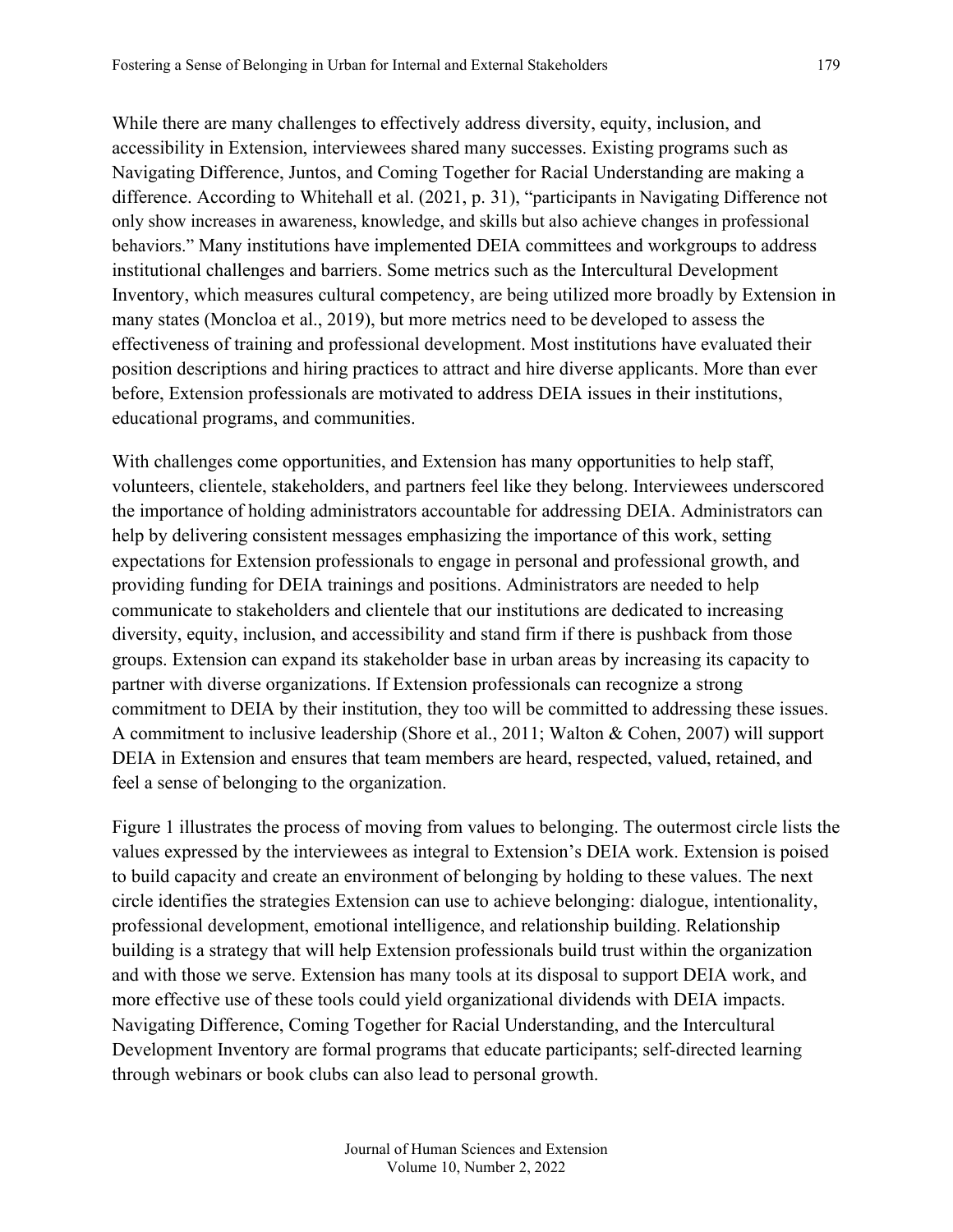# *Figure 1. A Diagrammatic Representation of the Process of Moving from Values to Belonging*  (Source: Created by authors Madhosingh-Hector and Seals)



The tools to employ the strategies will result in the outcomes listed in the next circle, i.e., culturally competent, high-performing, inclusive, accountable, resilient, and equitable (equitable workplace and equitable educational programs). The outcomes will ultimately lead to belonging and a deeper connection with urban constituents and position Extension as a reliable, representative, and desirable entity to work with and work for to solve community issues.

## **Conclusion**

This study highlighted the challenges, successes, and opportunities facing Extension as it strives to achieve belonging. Interviewees expressed a need to move from identifying the value of DEIA to using the tools we have available to implement strategies that lead to belonging. Ultimately, the intention is to instill a strong sense of belonging in our staff, volunteers, stakeholders, clientele, and partners. Extension professionals who demonstrate a high degree of intercultural competence feel a greater sense of belonging to the organization and can build authentic relationships with the communities served.

## **Strengths and Limitations**

This study contributes to the literature by highlighting the experiences of urban Extension professionals who are viewing DEIA work through the lens of personal and professional experiences. DEIA activities, which lead to belonging, continue to evolve. As such, the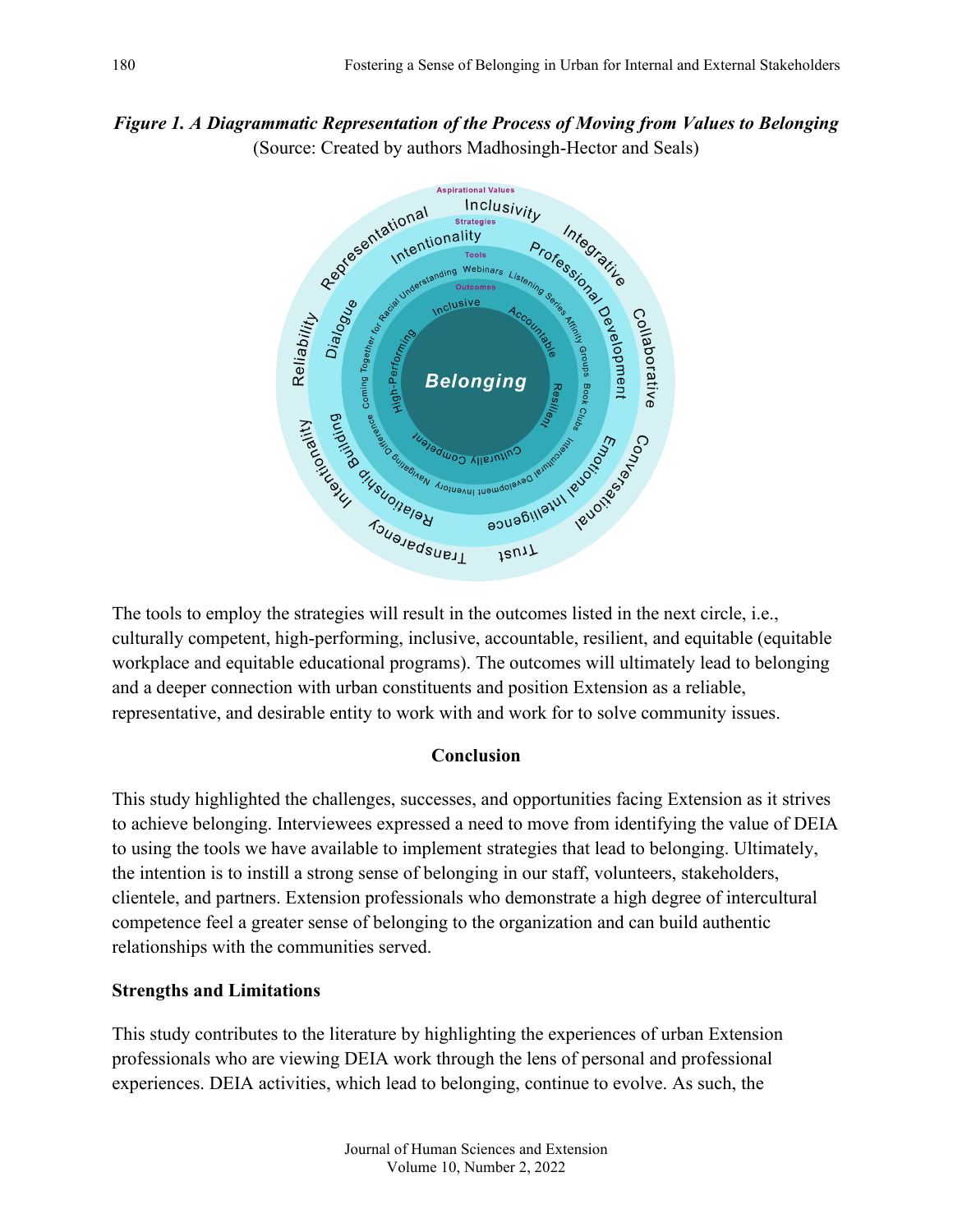perspectives provided are associated with a specific time period leading up to publication and do not reflect activities that may have occurred since interviews were conducted.

The sample size was small and did not reflect the entire Extension system or all experiences with DEIA across the Extension system. We relied heavily on known groups engaged in this work to recruit participants, and it is highly likely that perspectives and activities were omitted due to sample size and recruitment strategy. Although the sample size was small, interviewees shared openly and honestly because of their relationships with the interviewers through professional associations and committees.

## **Implications and Recommendations**

This study's findings have significant implications for Extension research and practice. It is apparent that support for and engagement with DEIA activities is still in its infancy. To achieve a strong sense of belonging, Extension training in DEIA needs to become more robust and widely supported. Although there are workgroups (i.e., committees, ad hoc teams) that support DEIA, evaluation and impact data are limited. Improving evaluation by using tools such as the Intercultural Development Inventory could be extended to hold Extension accountable.

This study could be expanded by including the perspectives of Extension stakeholders, partners, volunteers, and clientele to gather data on the techniques and impact of trainings. This input could inform future DEIA activities that lead to belonging in settings such as the urban-rural continuum and political landscapes.

There is a huge gap in scholarship on belonging across the Extension system. More focused effort on this subject could provide strategies and techniques to support long-term engagement and demonstrate measurable impact.

## **References**

- Baumeister, R. F., & Leary, M. R. (1995). The need to belong: Desire for interpersonal attachments as a fundamental human motivation. *Psychological Bulletin, 117*(3), 497– 529.<https://doi.org/10.1037/0033-2909.117.3.497>
- Chazdon, S., Hawker, J., Hayes, B., Linscheid, N., O'Brien, N., & Spanier, T. (2021). Assessing community readiness to engage in diversity and inclusion efforts. *Journal of Extension*, *58*(6), Article 24.<https://tigerprints.clemson.edu/joe/vol58/iss6/24/>
- Chin, C. (2019). The concept of belonging: Critical, normative, and multicultural. *Ethnicities*. *19*(5), 715–739. <https://doi.org/10.1177/1468796819827406>
- Chung, Y. (2013). Trainee readiness for diversity training. *Journal of Diversity Management, 8*(2), 77–84.<https://doi.org/10.19030/jdm.v8i2.8234>
- Chung, Y., Gully, S., & Lovelace, K. (2017). Predicting readiness for diversity training. *Journal of Personnel Psychology, 16*(1), 25–35. <https://doi.org/10.1027/1866-5888/a000170>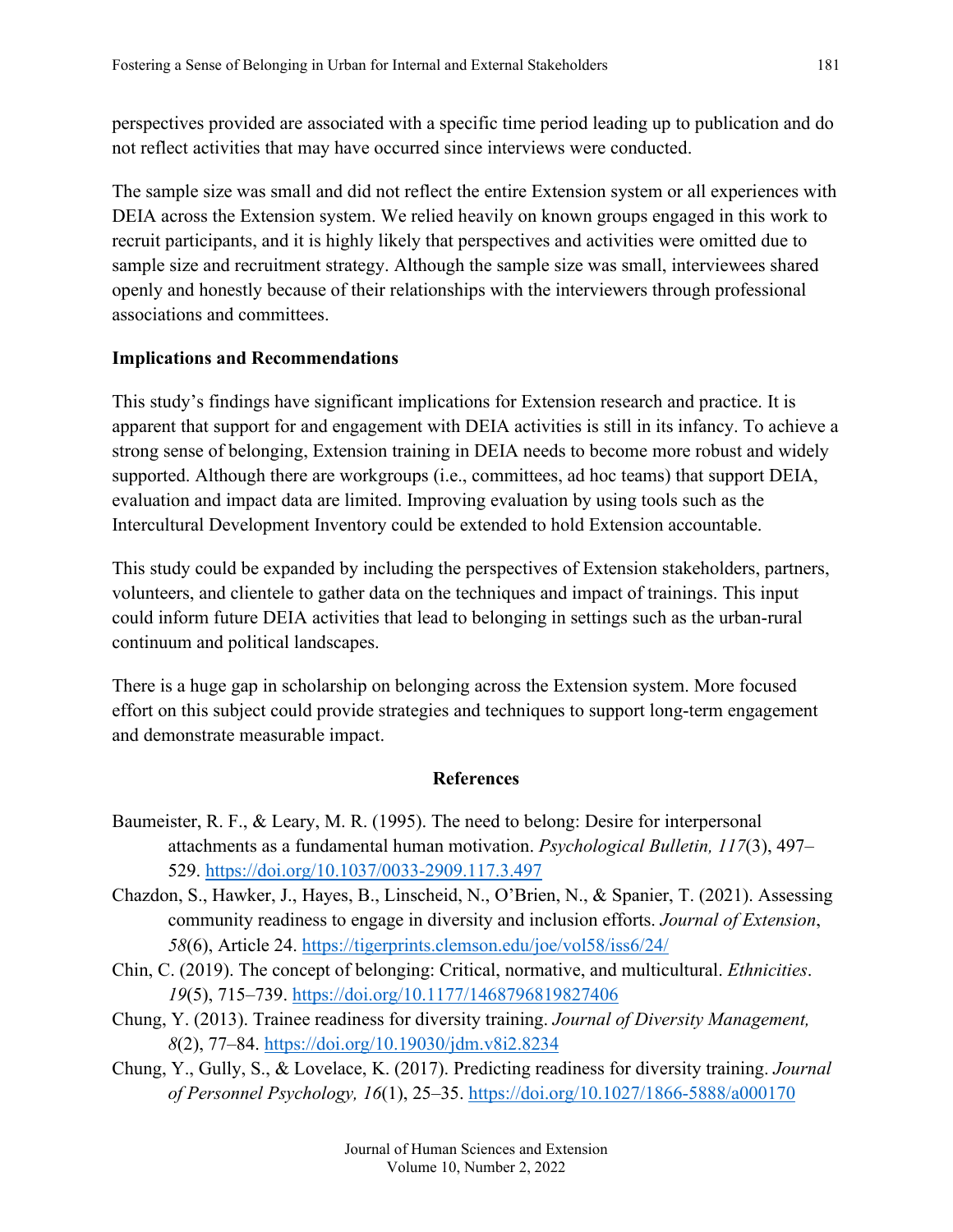- Coming Together for Racial Understanding. (2020). *Coming together for racial understanding*. <http://srdc.msstate.edu/civildialogue/CTRU-PurposeStatement-6-29-2020.pdf>
- Crouch, R., Keys, C. B., & McMahon, S. D. (2014). Student–teacher relationships matter for school inclusion: School belonging, disability, and school transitions. *Journal of Intervention and Prevention in the Community, 42*(1), 20–30. [https://doi.org/10.1080/108](https://doi.org/10.1080/10852352.2014.855054) [52352.2014.855054](https://doi.org/10.1080/10852352.2014.855054)
- Extension Foundation. (2022). *Advocacy and education toolkit.* [https://advocacy.extension.org](https://advocacy.extension.org/#diversity) [/#diversity](https://advocacy.extension.org/#diversity)
- Hammer, M. R., Bennett, M. J., & Wiseman, R. (2003). Measuring intercultural sensitivity: The intercultural development inventory. *International Journal of Intercultural Relations, 27*(4), 421–443. [https://doi.org/10.1016/S0147-1767\(03\)00032-4](https://doi.org/10.1016/S0147-1767(03)00032-4)
- Malone, G. P., Pillow, D. R., & Osman. A. (2012). The general belongingness scale (GBS): Assessing achieved belongingness. *Personality and Individual Differences, 52*(3), 311– 316. <https://doi.org/10.1016/j.paid.2011.10.027>
- Maslow, A. H. (1968). *Toward a psychology of being.* Van Nostrand.
- Maxwell, J. (1997). Designing a qualitative study. In L. Bickman & D. J. Rog (Eds.), *Handbook of applied social research methods* (pp. 69–100). SAGE Publications.
- Moncloa, F., Horrillo, S. J., Espinoza, D., & Hill, R. (2019). Embracing diversity and inclusion: An organizational change model to increase intercultural competence. *Journal of Extension, 57*(6), Article 25. <https://tigerprints.clemson.edu/joe/vol57/iss6/25/>
- Moustakas, C. E. (1994). *Phenomenological research methods.* SAGE Publications.
- National Urban Extension Leaders. (2019). *National Urban Extension Initiative: Implementation Plan.* [https://nuel.extension.org/wp-content/uploads/2019/05/NUEL-Implementation-](https://nuel.extension.org/wp-content/uploads/2019/05/NUEL-Implementation-Plan-Final-April-2019.pdf)[Plan-Final-April-2019.pdf](https://nuel.extension.org/wp-content/uploads/2019/05/NUEL-Implementation-Plan-Final-April-2019.pdf)
- Randel, A. E., Galvin, B. M., Shore, L. M., Ehrhart, K. H., Chung, B. G., Dean, M. A., & Kedharnath, U. (2018). Inclusive leadership: Realizing positive outcomes through belongingness and being valued for uniqueness. *Human Resource Management Review*, *28*(2),190–203.<https://doi.org/10.1016/j.hrmr.2017.07.002>
- Shore, L. M., Randel, A. E., Chung, B. G., Dean, M. A., Ehrhart, K. H., & Singh, G. (2011). Inclusion and diversity in work groups: A review and model for future research. *Journal of Management*, *37*(4), 1262–1289.<https://doi.org/10.1177/0149206310385943>
- U.S. Department of Agriculture, National Institute of Food and Agriculture. (n.d.). *Cooperative Extension System*.<https://nifa.usda.gov/cooperative-extension-system>
- Walton, G. M., & Cohen, G. L. (2007). Question of belonging: Race, social fit, and achievement. *Journal of Personality and Social Psychology 92*(1), 82–96. [https://doi.org/10.1037/0022](https://doi.org/10.1037/0022-3514.92.1.82) [-3514.92.1.82](https://doi.org/10.1037/0022-3514.92.1.82)
- Whitehall, A. P., Deen, M. K., Parker, L. A., & Hill, L. G. (2021). "Making time to make a difference": Program effects of a cultural competency training. *Journal of Human Sciences and Extension*, *9*(2), 20–39. <https://scholarsjunction.msstate.edu/jhse/vol9/iss2/2/>